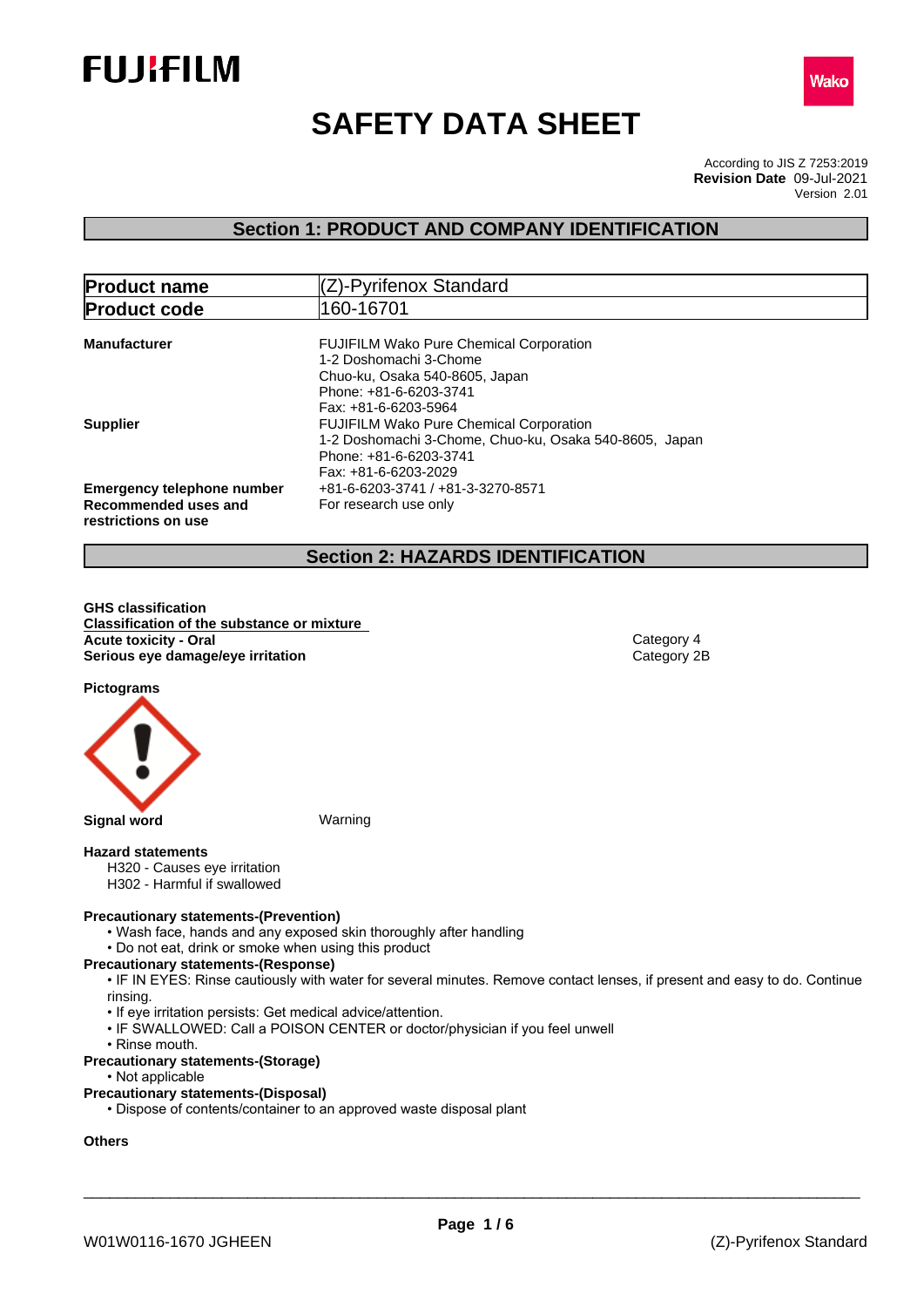**Other hazards** Not available

## **Section 3: COMPOSITION/INFORMATION ON INGREDIENTS**

**Single Substance or Mixture** Substance

**Formula** C14H12Cl2N2O

| Chemical<br>. .<br>' Name      | Weight-%    | <b>Molecular weight</b> | <b>ENCS</b> | <b>ISHL No.</b>                                                | <b>CAS RN</b><br>CAS<br>-n r                       |
|--------------------------------|-------------|-------------------------|-------------|----------------------------------------------------------------|----------------------------------------------------|
| -<br>--<br>Pvritenox<br>$\sim$ | aa.<br>ບບ.ບ | 295.16                  | N/A         | 1070<br>$\overline{14}$<br>∼-<br>$\overline{ }$<br>$\sim$<br>. | $\sim$ $\sim$<br>00007<br>' - / ¬- 1<br>332Z<br>-w |

**Impurities and/or Additives**: Not applicable

## **Section 4: FIRST AID MEASURES**

#### **Inhalation**

Remove to fresh air. If symptoms persist, call a physician.

#### **Skin contact**

Wash off immediately with soap and plenty of water. If symptoms persist, calla physician.

#### **Eye contact**

IF IN EYES: Rinse cautiously with water for several minutes. Remove contact lenses, if present and easy to do. Continue rinsing. Immediate medical attention is required.

#### **Ingestion**

Rinse mouth. Never give anything by mouth to an unconscious person. Call a physician or poison control center immediately. Do not induce vomiting without medical advice.

#### **Protection of first-aiders**

Use personal protective equipment as required.

## **Section 5: FIRE FIGHTING MEASURES**

#### **Suitable extinguishing media**

Water spray (fog), Carbon dioxide (CO2), Foam, Extinguishing powder, Sand

**Unsuitable extinguishing media**

No information available

#### **Specific hazards arising from the chemical product**

Thermal decomposition can lead to release of irritating and toxic gases and vapors.

**Special extinguishing method**

#### No information available

**Special protective actions for**

#### **fire-fighters**

Use personal protective equipment as required.Firefighters should wear self-contained breathing apparatus and full firefighting turnout gear.

## **Section 6: ACCIDENTAL RELEASE MEASURES**

#### **Personal precautions, protective equipment and emergency procedures**

For indoor, provide adequate ventilation process until the end of working. Deny unnecessary entry other than the people involved by, for example, using a rope. While working, wear appropriate protective equipments to avoid adhering it on skin, or inhaling the gas. Work from windward, and retract the people downwind.

#### **Environmental precautions**

To be careful not discharged to the environment without being properly handled waste water contaminated.

**Methods and materials for contaminent and methods and materials for cleaning up**

Sweep up and gather scattered particles, and collect it in an empty airtight container.

## **Recoverly, neutralization**

No information available

### **Secondary disaster prevention measures**

Clean contaminated objects and areas thoroughly observing environmental regulations.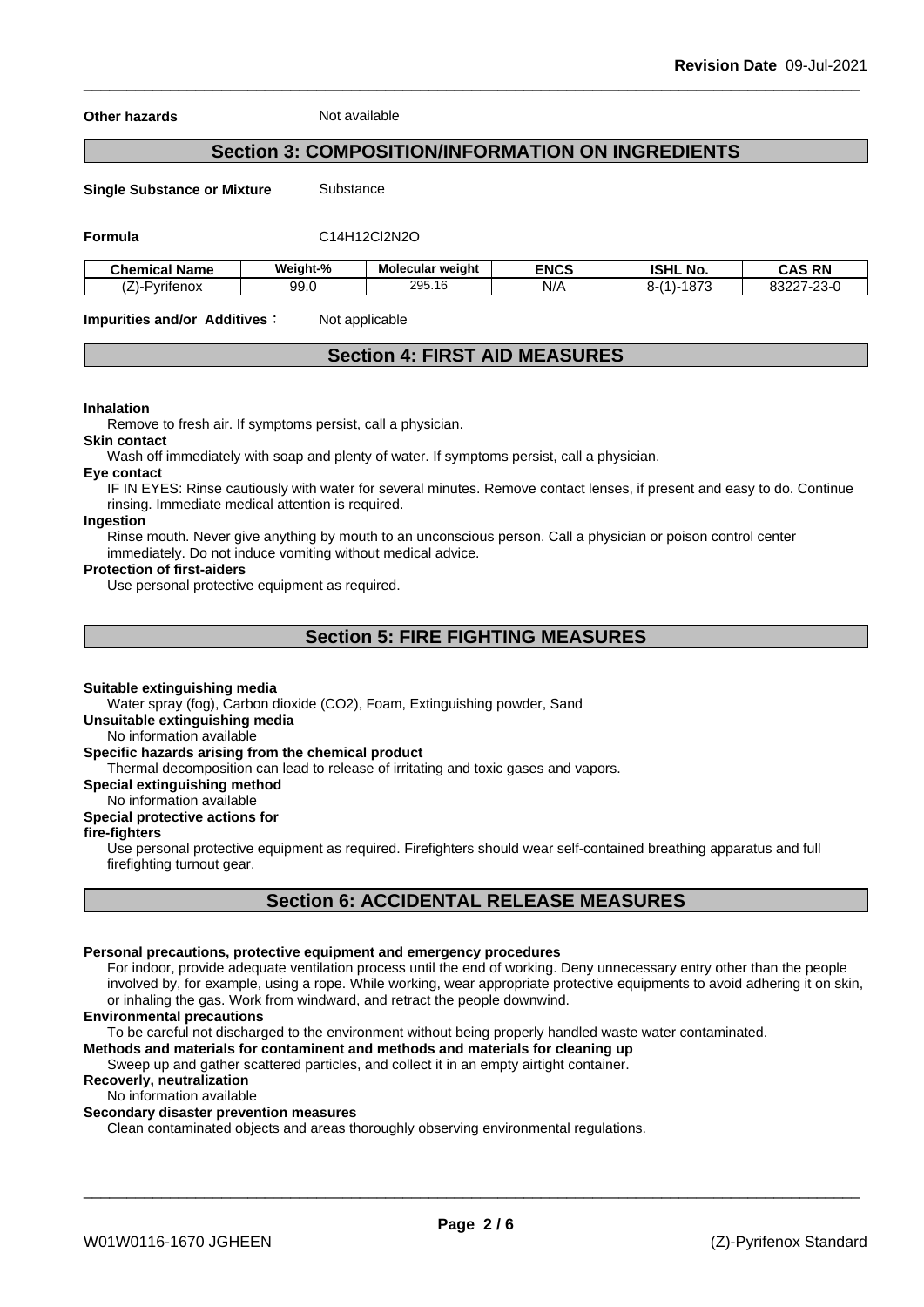## **Section 7: HANDLING AND STORAGE**

| <b>Handling</b>                    |                                                                                                                                                                                                                                                                                                                                                                                                                                                                                                            |
|------------------------------------|------------------------------------------------------------------------------------------------------------------------------------------------------------------------------------------------------------------------------------------------------------------------------------------------------------------------------------------------------------------------------------------------------------------------------------------------------------------------------------------------------------|
| <b>Technical measures</b>          |                                                                                                                                                                                                                                                                                                                                                                                                                                                                                                            |
|                                    | Avoid contact with strong oxidizing agents. Use with local exhaust ventilation.                                                                                                                                                                                                                                                                                                                                                                                                                            |
| <b>Precautions</b>                 |                                                                                                                                                                                                                                                                                                                                                                                                                                                                                                            |
| handling area.                     | Do not rough handling containers, such as upsetting, falling, giving a shock, and dragging. Prevent leakage, overflow, and<br>scattering. Not to generate steam and dust in vain. Seal the container after use. After handling, wash hands and face, and<br>then gargle. In places other than those specified, should not be smoking or eating and drinking. Should not be brought<br>contaminated protective equipment and gloves to rest stops. Deny unnecessary entry of non-emergency personnel to the |
| <b>Safety handling precautions</b> |                                                                                                                                                                                                                                                                                                                                                                                                                                                                                                            |
|                                    | Avoid contact with skin, eyes or clothing. Use personal protective equipment as required.                                                                                                                                                                                                                                                                                                                                                                                                                  |
| <b>Storage</b>                     |                                                                                                                                                                                                                                                                                                                                                                                                                                                                                                            |
| Safe storage conditions            |                                                                                                                                                                                                                                                                                                                                                                                                                                                                                                            |
| <b>Storage conditions</b>          | Keep container protect from light tightly closed. Store in a cool (2-10 °C) place. Packed<br>with an inert gas.                                                                                                                                                                                                                                                                                                                                                                                            |
| Safe packaging material            | Glass                                                                                                                                                                                                                                                                                                                                                                                                                                                                                                      |
| Incompatible substances            | Strong oxidizing agents                                                                                                                                                                                                                                                                                                                                                                                                                                                                                    |

## **Section 8: EXPOSURE CONTROLS/PERSONAL PROTECTION**

#### **Engineering controls**

In case of indoor workplace, seal the source or use a local exhaust system. Provide the safety shower facility, and handand eye-wash facility. And display their position clearly.

**Exposure limits** This product, as supplied, does not contain any hazardous materials with occupational exposure limits established by the region specific regulatory bodies.

# **Personal protective equipment**<br>**Respiratory protection** Dust mask

**Respiratory** protection **Hand protection** Protection gloves **Skinandbody protection** Long-sleeved work clothes **General hygiene considerations**

**Eye protection Eye protective** eyeglasses or chemical safety goggles

Handle in accordance with good industrial hygiene and safety practice.

## **Section 9: PHYSICAL AND CHEMICAL PROPERTIES**

| <b>Form</b>                                            |                                                                |
|--------------------------------------------------------|----------------------------------------------------------------|
| Color                                                  | white                                                          |
| Appearance                                             | crystals - crystalline powder                                  |
| Odor                                                   | No data available                                              |
| Melting point/freezing point                           | 63-67 °C                                                       |
| Boiling point, initial boiling point and boiling range | No data available                                              |
| <b>Flammability</b>                                    | No data available                                              |
| <b>Evaporation rate:</b>                               | No data available                                              |
| Flammability (solid, gas):                             | No data available                                              |
| Upper/lower flammability or                            |                                                                |
| explosive limits                                       |                                                                |
| Upper:                                                 | No data available                                              |
| Lower:                                                 | No data available                                              |
| <b>Flash point</b>                                     | No data available                                              |
| Auto-ignition temperature:                             | No data available                                              |
| Decomposition temperature:                             | No data available                                              |
| рH                                                     | No data available                                              |
| Viscosity (coefficient of viscosity)                   | No data available                                              |
| <b>Dynamic viscosity</b>                               | No data available                                              |
| <b>Solubilities</b>                                    | acetone: soluble . water: practically insoluble, or insoluble. |
| n-Octanol/water partition coefficient: (log Pow)       | No data available                                              |
|                                                        |                                                                |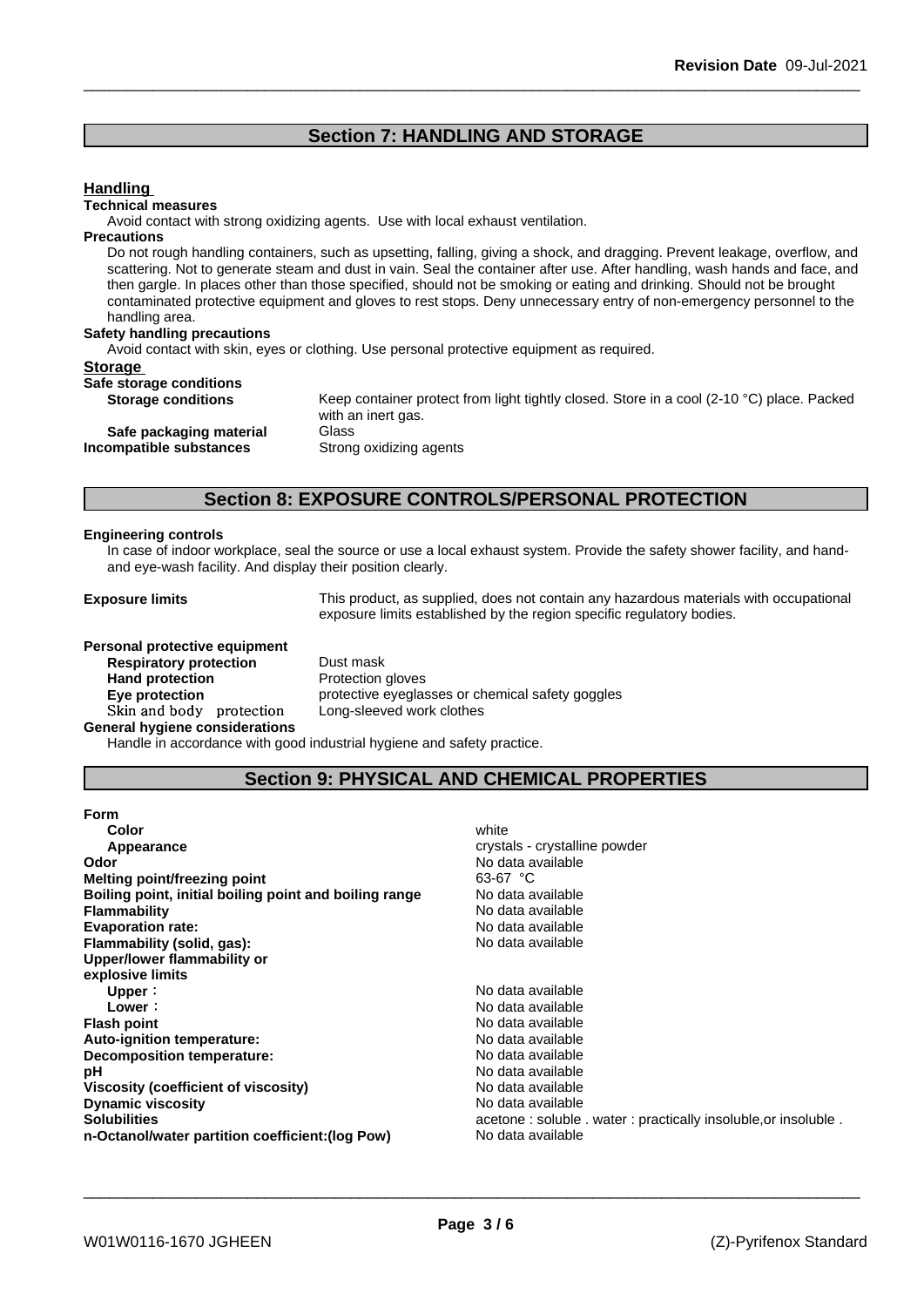**Vapour pressure**<br> **Specific Gravity / Relative density**<br> **Specific Gravity / Relative density**<br> **No data available Specific Gravity / Relative density and the Specific Gravity / Relative density No data available Vapour density Vapour density Particle characteristics** No data available

## **Section 10: STABILITY AND REACTIVITY**

**Stability**

**Reactivity** No data available **Chemical stability** May be altered by light. **Hazardous reactions** None under normal processing **Conditions to avoid** Extremes of temperature and direct sunlight **Incompatible materials** Strong oxidizing agents **Hazardous decomposition products** Carbon monooxide (CO), Carbon dioxide (CO2), Nitrogen oxides (NOx), Halides

**Section 11: TOXICOLOGICAL INFORMATION**

**Skin irritation/corrosion** No data available **Serious eye damage/ irritation No data available Respiratory or skin sensitization** No data available **Reproductive cell mutagenicity** No data available **Carcinogenicity Carcinogenicity No data available** 

**Reproductive toxicity** No data available **STOT-single exposure**  $\qquad \qquad \text{No data available}$ **STOT-repeated exposure**<br> **Aspiration hazard**<br> **Aspiration hazard**<br> **Aspiration hazard Aspiration hazard** 

**Acute toxicity Acute toxicity Acute has available No data available** 

## **Section 12: ECOLOGICAL INFORMATION**

| <b>Ecotoxicity</b>               | No information available |
|----------------------------------|--------------------------|
| Other data                       | No data available        |
| Persistence and degradability    | No information available |
| <b>Bioaccumulative potential</b> | No information available |
| <b>Mobility in soil</b>          | No information available |
| Hazard to the ozone layer        | No information available |

## **Section 13: DISPOSAL CONSIDERATIONS**

#### **Waste from residues**

Disposal should be in accordance with applicable regional, national and local laws and regulations. **Contaminated container and contaminated packaging**

Disposal should be in accordance with applicable regional, national and local laws and regulations.

## **Section 14: TRANSPORT INFORMATION**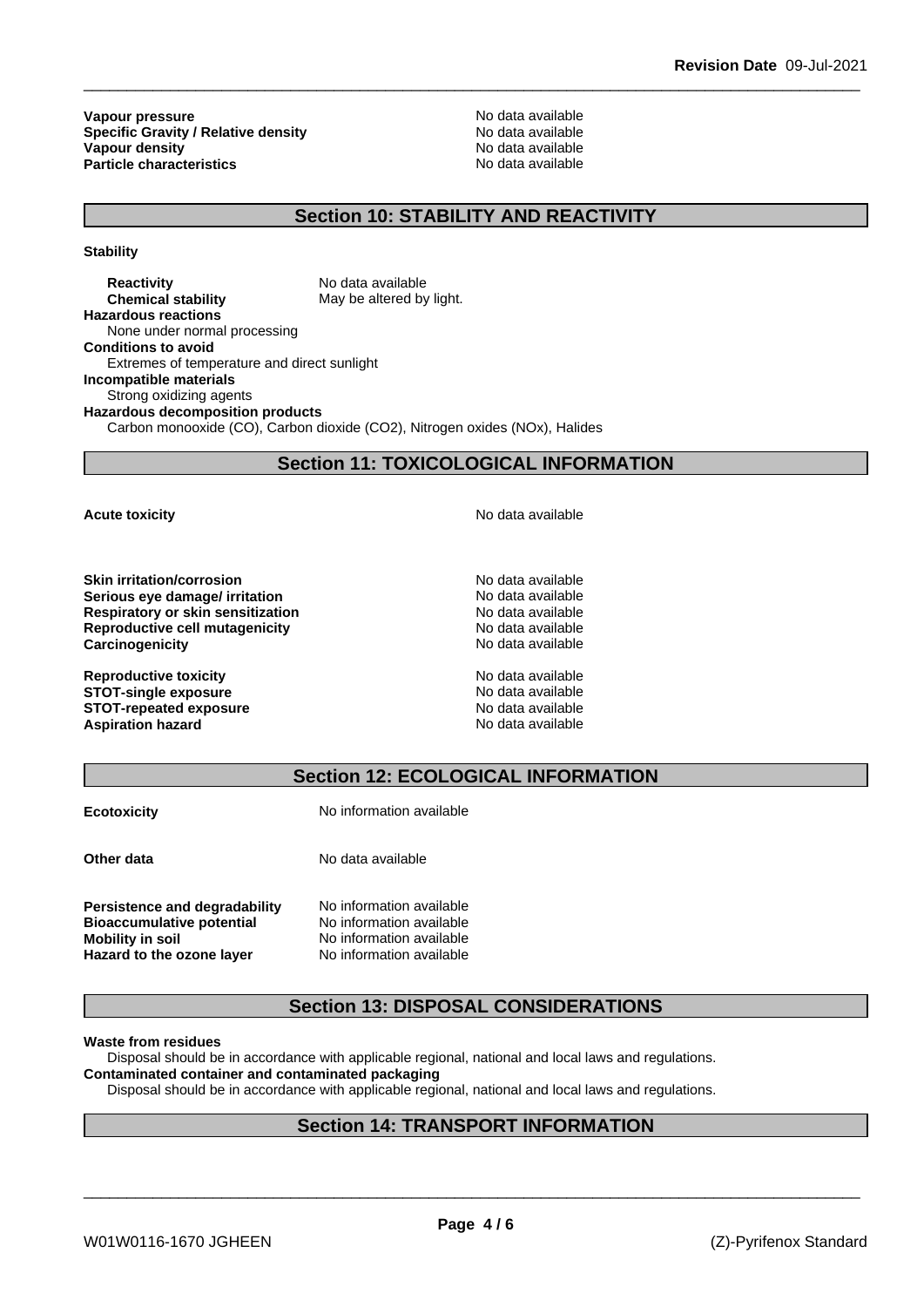| <b>ADR/RID</b><br>UN number<br>Proper shipping name:<br><b>UN classfication</b><br><b>Subsidiary hazard class</b><br>Packing group                     | Not regulated  |
|--------------------------------------------------------------------------------------------------------------------------------------------------------|----------------|
| <b>Marine pollutant</b>                                                                                                                                | Not applicable |
| <b>IMDG</b><br>UN number<br>Proper shipping name:<br><b>UN classfication</b><br><b>Subsidiary hazard class</b><br>Packing group                        | Not regulated  |
| <b>Marine pollutant (Sea)</b><br><b>Transport in bulk according to</b> No information available<br>Annex II of MARPOL 73/78 and<br>the <b>IBC</b> Code | Not applicable |
| <b>IATA</b><br><b>UN number</b><br>Proper shipping name:<br><b>UN classfication</b><br><b>Subsidiary hazard class</b><br>Packing group                 | Not regulated  |
| <b>Environmentally Hazardous</b><br><b>Substance</b>                                                                                                   | Not applicable |

## **Section 15: REGULATORY INFORMATION**

#### **International Inventories EINECS/ELINCS** - **TSCA** -

| Not applicable                                       |
|------------------------------------------------------|
| Not applicable                                       |
|                                                      |
| Industrial Safety and Health Act Not applicable      |
| Not applicable                                       |
|                                                      |
|                                                      |
| Not applicable                                       |
| <b>Pollutant Release and Transfer Not applicable</b> |
|                                                      |
| Not applicable                                       |
|                                                      |

## **Section 16: OTHER INFORMATION**

| Key literature references and<br>sources for data etc. | NITE: National Institute of Technology and Evaluation (JAPAN)<br>http://www.safe.nite.go.jp/japan/db.html<br><b>IATA dangerous Goods Regulations</b><br>RTECS: Registry of Toxic Effects of Chemical Substances<br>Japan Industrial Safety and Health Association GHS Model SDS<br>Dictionary of Synthetic Oraganic Chemistry, SSOCJ, Koudansha Scientific Co.Ltd. |  |
|--------------------------------------------------------|--------------------------------------------------------------------------------------------------------------------------------------------------------------------------------------------------------------------------------------------------------------------------------------------------------------------------------------------------------------------|--|
|                                                        | Chemical Dictionary, Kyouritsu Publishing Co., Ltd.<br>etc                                                                                                                                                                                                                                                                                                         |  |

#### **Disclaimer**

This SDS is according to JIS Z 7253: 2019. The information provided in this Safety Data Sheet is correct to the best of our knowledge, information and belief at the date of its publication. The information given is designed only as a guidance for safe handling, and is not to be considered a warranty or quality specification. The information relates only to the specific material designated and may not be valid for such material used in combination with any other materials or in any process, unless specified in the text.